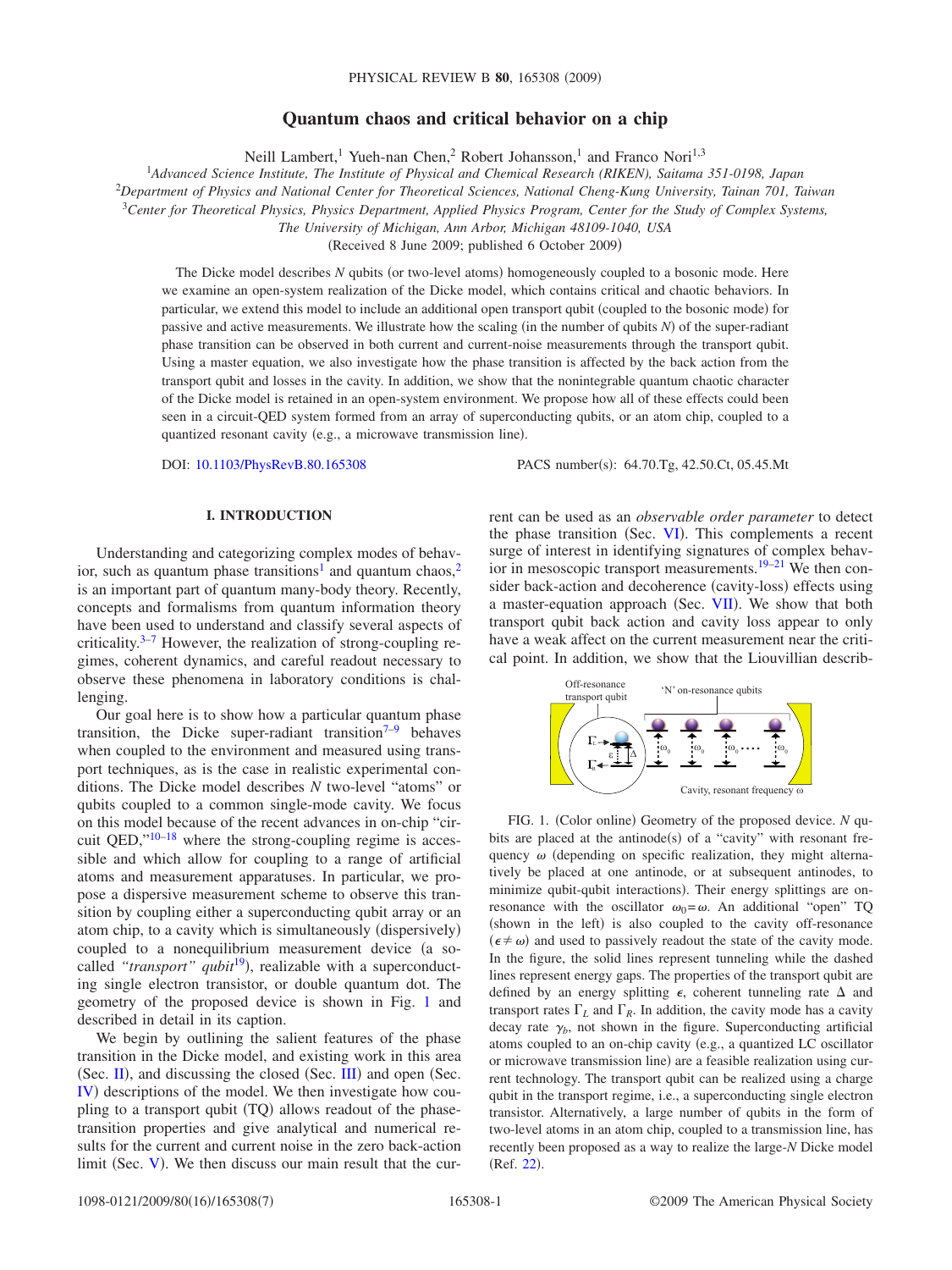ing the open-system dynamics has an eigenvalue spectrum similar to that of the Wigner–Dyson distribution of random matrix theory, as in the closed system case (Sec. [VIII](#page-4-1)). Finally, we briefly discuss practical schemes to realize this model in an experiment<sup>10[–16,](#page-6-10)[22](#page-6-9)</sup> (Sec. [IX](#page-5-0)).

The measurement scheme we are proposing is based on charge transport through an effective qubit. Such systems are well known to be highly sensitive detectors (electrometers) but associated with the charge transport process is a large back action on the system being detected. This is due to the stochastic nature of the transport process.<sup>23</sup> An alternative to the transport scheme we propose here would be doing transmission spectroscopy on the cavity/resonator itself.<sup>24</sup> Another possibility, in the same spirit as our dispersive transport qubit, would be using an additional off-resonance superconducting charge or phase qubit coupled to the cavity, which is then probed using an appropriate qubit-spectroscopy scheme.<sup>25</sup>

We point out that the properties we investigate here require the precise control of the couplings between qubits and the resonator, and access to a very strong-coupling regime. Fortunately, recent work has shown that this ultrastrongcoupling regime, where the Jaynes–Cummings approximation no longer holds, is now accessible for circuit-QED systems. $26$  Furthermore, in such systems the coupling strength can be tuned by biasing the qubits away from the degeneracy point or by tuning them off-resonance by applying ac stark or Zeeman shifts, thus reducing the effective interaction.<sup>27[,28](#page-6-16)</sup>

In addition, it was recently shown<sup>29</sup> that the generalized Dicke model, a variation in the Dicke model where the couplings between the *N* qubits and the cavity are inhomogeneous, still has all the critical properties of the standard Dicke model. This indicates the universality of the Dicke phase transition, as well as making an experimental realization more feasible. Furthermore, a realization using Raman transitions in atoms in an optical cavity has also been proposed as a method to reach a controllable strong-coupling regime[.24](#page-6-12)

### <span id="page-1-0"></span>**II. DICKE SUPERRADIANT PHASE TRANSITION**

Historically, the Dicke Hamiltonian describes the dipole interaction between  $N$  atoms and  $n<sub>b</sub>$  bosonic field modes. Typically $30$  the atoms are considered to be at fixed sites within a cavity of volume *V*. The atoms are assumed to be well separated and thus noninteracting. Hereafter we refer to the atoms as "qubits" and the additional measurement qubit as the "transport qubit." To observe critical phenomena we consider the single-mode case. We do not make the rotating wave approximation, allowing the model to describe both weak- and strong-coupling regimes (and we omit the  $\vec{A}^2$ term).

Previous work<sup>7,[9](#page-6-4)</sup> on this model has shown an exact analytical solution in the limit  $N \rightarrow \infty$ . Furthermore, the transition was characterized as a breaking of parity symmetry at a particular value of the coupling between qubits and cavity (denoted by  $\lambda$ , with the critical value being  $\lambda_c$ ). Both the qubits and the cavity bosonic degrees of freedom become

"macroscopically occupied" (i.e., of  $O(N)$ , the number of qubits) in the regime above the critical point  $\lambda > \lambda_c$ . For finite arrays of qubits, *N*, the system is known to exhibit power-law scaling,  $31$  quantum chaos, and critical entanglement[.7](#page-6-3)[,32](#page-6-20)

Several proposals for an experimental realization of this system have already been made. For example, Dimer *et al.*[24](#page-6-12) proposed a cavity QED realization and discussed in detail the effect of the cavity decay on the phase transition. In another work, Chen *et al.*<sup>[27](#page-6-15)</sup> proposed using superconducting charge qubits coupled to an optical cavity so that the critical properties can be observed in the optical mode using heterodyne detection. In addition they proposed observing the phase transition as a function of level splitting, rather than coupling strength.

## **III. DICKE HAMILTONIAN**

<span id="page-1-3"></span><span id="page-1-1"></span>The single-mode Dicke Hamiltonian is defined as

$$
H_D = \omega_0 \sum_{i=1}^{N} s_z^{(i)} + \omega a^{\dagger} a + \sum_{i=1}^{N} \frac{\lambda}{\sqrt{N}} (a^{\dagger} + a)(s_+^{(i)} + s_-^{(i)})
$$
  
=  $\omega_0 J_z + \omega a^{\dagger} a + \frac{\lambda}{\sqrt{N}} (a^{\dagger} + a)(J_+ + J_-),$  (1)

where  $J_z = \sum_{i=1}^{N} s_z^i$  and  $J_{\pm} = \sum_{i=1}^{N} s_{\pm}^i$  are collective angular momentum operators for a pseudospin of length  $j=N/2$ . These operators obey the usual angular momentum commutation relations,  $[J_7, J_+]= \pm J_+$  and  $[J_+, J_-]=2J_-.$  The frequency  $\omega_0$ describes the qubit level splitting,  $\omega$  is the oscillator field frequency, and  $\lambda$  the qubit-field coupling strength. Because of their mutual interaction with the oscillator field the qubits are not independent. The  $\lambda / \sqrt{N}$  scaling is important to realize the thermodynamic limit. It essentially bosonizes the lowenergy part of the state space of the collective angular momentum. Physically, this scaling implies that the density of qubits is constant so that the cavity volume becomes larger as *N* is increased, consequently reducing the electric field density and thus the effective interaction with each individual qubit.

First, we will show analytical results for an entirely passive measurement of the system, using an off-resonance ancillary qubit with current transport. Second, we will treat the back action of the ancillary qubit as a fully quantum interaction, with Markovian transport properties, and including decay terms for the cavity. We will see how this alters the final current measurements, as well as how it changes the properties of the phase transition.

### **IV. MASTER EQUATION**

<span id="page-1-2"></span>To take into account the back action of the transport qubit on the Dicke Hamiltonian, we can model the whole system using a master equation,

$$
\frac{d}{dt}\rho(t) = L[\rho(t)] = -i[H, \rho(t)] + L_0[\rho(t)],
$$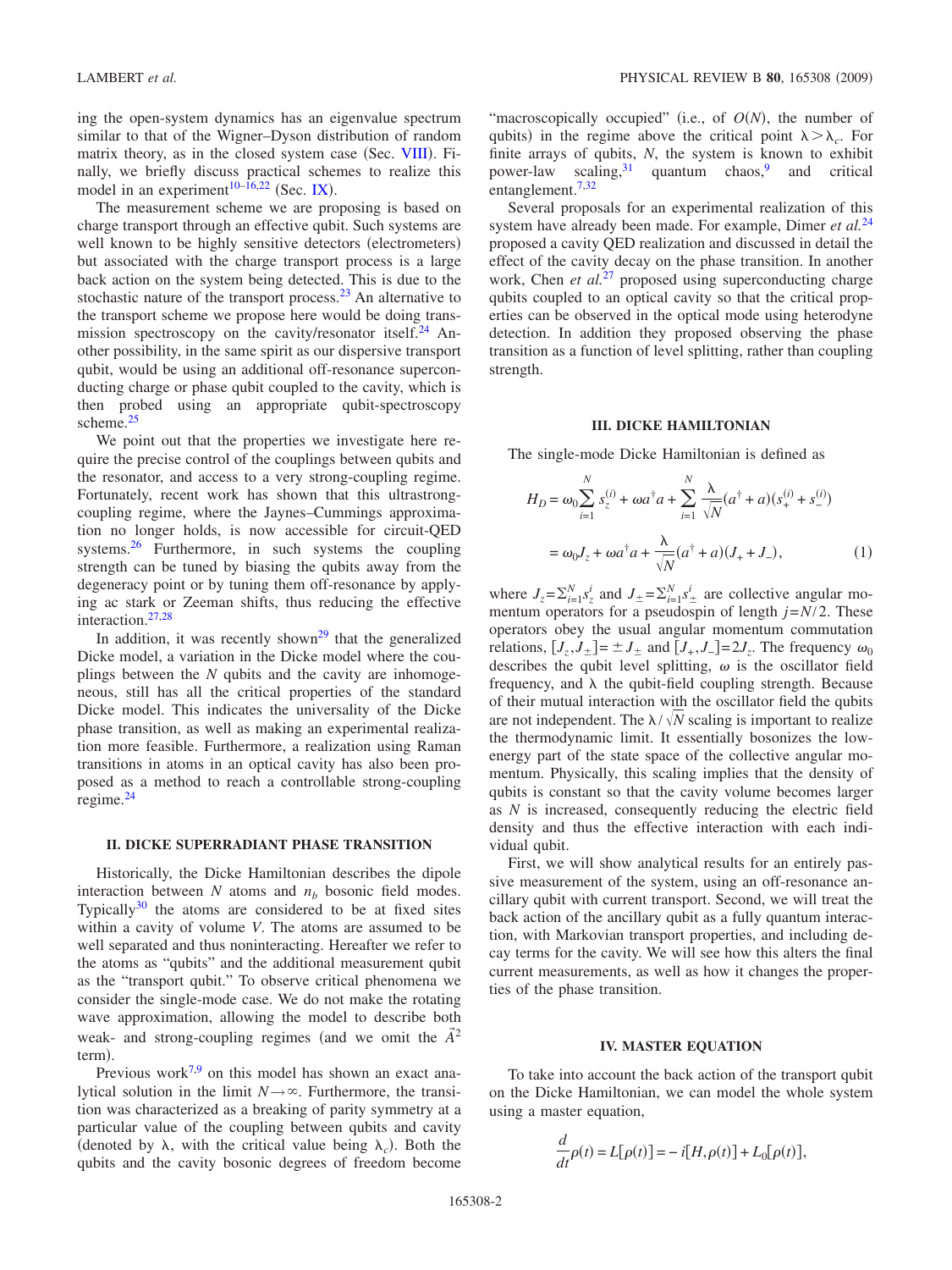$$
H = H_D + H_{\text{TQ}} + H_{\text{int}}, \quad L_0 = L_{\text{TQ}} + L_C, \tag{2}
$$

<span id="page-2-1"></span>where

$$
H_{\rm TQ} = \epsilon \sigma_z + \Delta \sigma_x \tag{3}
$$

is the Hamiltonian of the transport qubit where  $\epsilon$  is the level splitting and  $\Delta$  the coherent tunneling within the TQ,

$$
H_{\text{int}} = g \sigma_z a^{\dagger} a \tag{4}
$$

is the off-resonance dispersive interaction between Dicke system and TQ. The coupling *g* is actually second order in the true cavity-TQ coupling, see, for example, Blais *et al.*[33](#page-6-21) The term  $L_{\text{TO}}$  contains the transport properties of the TQ<sup>19</sup> and  $L<sub>C</sub>$  contains cavity damping terms (e.g., photons leaking from the cavity),

$$
L_{\text{TQ}}[\rho(t)] = -\frac{\Gamma_L}{2} [s_L s_L^{\dagger} \rho(t) - 2s_L^{\dagger} \rho(t)s_L + \rho(t)s_L s_L^{\dagger}]
$$

$$
-\frac{\Gamma_R}{2} [s_R^{\dagger} s_R \rho(t) - 2s_R \rho(t)s_R^{\dagger} + \rho(t)s_R^{\dagger} s_R], \quad (5)
$$

$$
L_C = -\frac{\gamma_b}{2} [a^\dagger a \rho - 2a\rho a^\dagger + \rho a^\dagger a],\tag{6}
$$

where

$$
s_L = |0\rangle\langle L|, \quad s_L^{\dagger} = |L\rangle\langle 0|,\tag{7}
$$

$$
s_R = |0\rangle\langle R|, \ \ s_R^{\dagger} = |R\rangle\langle 0|,\tag{8}
$$

 $\Gamma_L$  and  $\Gamma_R$  are the left/right tunneling rates for the TQ and  $\gamma_h$ is the decay rate of photons out of the cavity (throughout, we set  $\hbar$  = 1). Here  $\rho(t)$  is the density matrix describing the state of the qubit-array, cavity, and transport qubit system.

### **V. PASSIVE MEASUREMENT**

<span id="page-2-0"></span>If we assume no back action from the transport qubit onto the Dicke model, the problem is very simple. However, the form of the interaction between the transport qubit and the effective cavity is still important. As mentioned, offresonance,  $\epsilon \ll \omega$ , we assume the interaction is dispersive, <sup>25</sup>  $H_{int} = g \sigma_z a^{\dagger} a$ . For an entirely nondestructive passive measurement (with no feedback), the state of the ancillary transport qubit is then just shifted by the occupation of the transmission line [i.e., considering the mean field of Eq.  $(3)$  $(3)$  $(3)$ ],

$$
H_{\rm TQ} \approx (\epsilon + g \langle a^{\dagger} a \rangle) \sigma_z + \Delta \sigma_x. \tag{9}
$$

We are able to calculate the analytical values of  $\langle a^{\dagger} a \rangle$  in the limit  $N \rightarrow \infty$ . The transport properties are easily calculated using a counting-statistics approach, which has been well summarized elsewhere.<sup>19</sup> Thus, the current and zerofrequency current noise measured through the ancillary qubit is simply given by

$$
\frac{I}{e} = \frac{\Delta^2 \Gamma_R}{\Delta^2 (2 + \Gamma_L / \Gamma_R) + \Gamma_R^2 / 4 + (\epsilon + g \langle a^\dagger a \rangle)^2},\tag{10}
$$

$$
S(0) = 2eI \left\{ 1 - 8\Gamma_L \Delta^2 \frac{4(\epsilon + g\langle a^\dagger a \rangle)^2 (\Gamma_R - \Gamma_L) + \Gamma_R (3\Gamma_L \Gamma_R + \Gamma_R^2 + 8\Delta^2)}{[4\Delta^2 (2\Gamma_L + \Gamma_R) + \Gamma_L \Gamma_R^2 + 4(\epsilon + g\langle a^\dagger a \rangle)^2 \Gamma_L]^2} \right\}.
$$
(11)

In the limit  $N \rightarrow \infty$  the Dicke Hamiltonian has two distinct solutions, corresponding to the two phases of the transition. In the super-radiant phase both cavity and qubit array have a macroscopic mean-field displacement.

In the lower, "normal phase," we define the occupation of the cavity  $\langle a^{\dagger} a \rangle$  by an effective temperature *T* and frequency  $\Omega$ .

$$
\langle a^{\dagger} a \rangle = \left( \frac{m\Omega}{4\omega} + \frac{\omega}{4m\Omega} \right) \coth\left( \frac{\Omega}{2T} \right) - \frac{1}{2},\tag{12}
$$

where  $\Omega$  and *T* depend on the eigenenergies of *H*,

$$
[\epsilon_{\pm}^{(1)}]^2 = \frac{1}{2}(\omega^2 + \omega_0^2 \pm \sqrt{(\omega_0^2 - \omega^2)^2 + 16\lambda^2 \omega \omega_0}), \quad (13)
$$

where  $\epsilon$  is only real for  $\lambda \leq \lambda_c$ , giving the range of this solution. The dependence of  $T$  and  $\Omega$  on the eigenvalues is via the relations,

$$
\cosh \beta \Omega = \left[ 1 + \frac{2\epsilon_{-} \epsilon_{+}}{(\epsilon_{-} - \epsilon_{+})^{2} c^{2} s^{2}} \right],
$$
 (14)

$$
m\Omega = \left\{ \left[ 1 + \frac{2\epsilon_-\epsilon_+}{(\epsilon_- - \epsilon_+)^2 c^2 s^2} \right]^2 - 1 \right\}^{1/2}
$$
 (15)

$$
\times \left[ \frac{(\epsilon_- - \epsilon_+)^2 c^2 s^2}{2(\epsilon_- s^2 + \epsilon_+ c^2)} \right],\tag{16}
$$

$$
c \equiv \cos \gamma^{(1)}, \quad s \equiv \sin \gamma^{(1)}, \tag{17}
$$

$$
\tan(2\,\gamma^{(1)}) = \frac{4\lambda\sqrt{\omega\omega_0}}{(\omega_0^2 - \omega^2)},\tag{18}
$$

where  $\beta=1/k_BT$ . These define two equations linking the three parameters of the cavity/qubit system  $\omega$ ,  $\omega_0$ , and  $\lambda$ , and the three effective parameters of a thermal oscillator  $\beta$ ,  $\Omega$ ,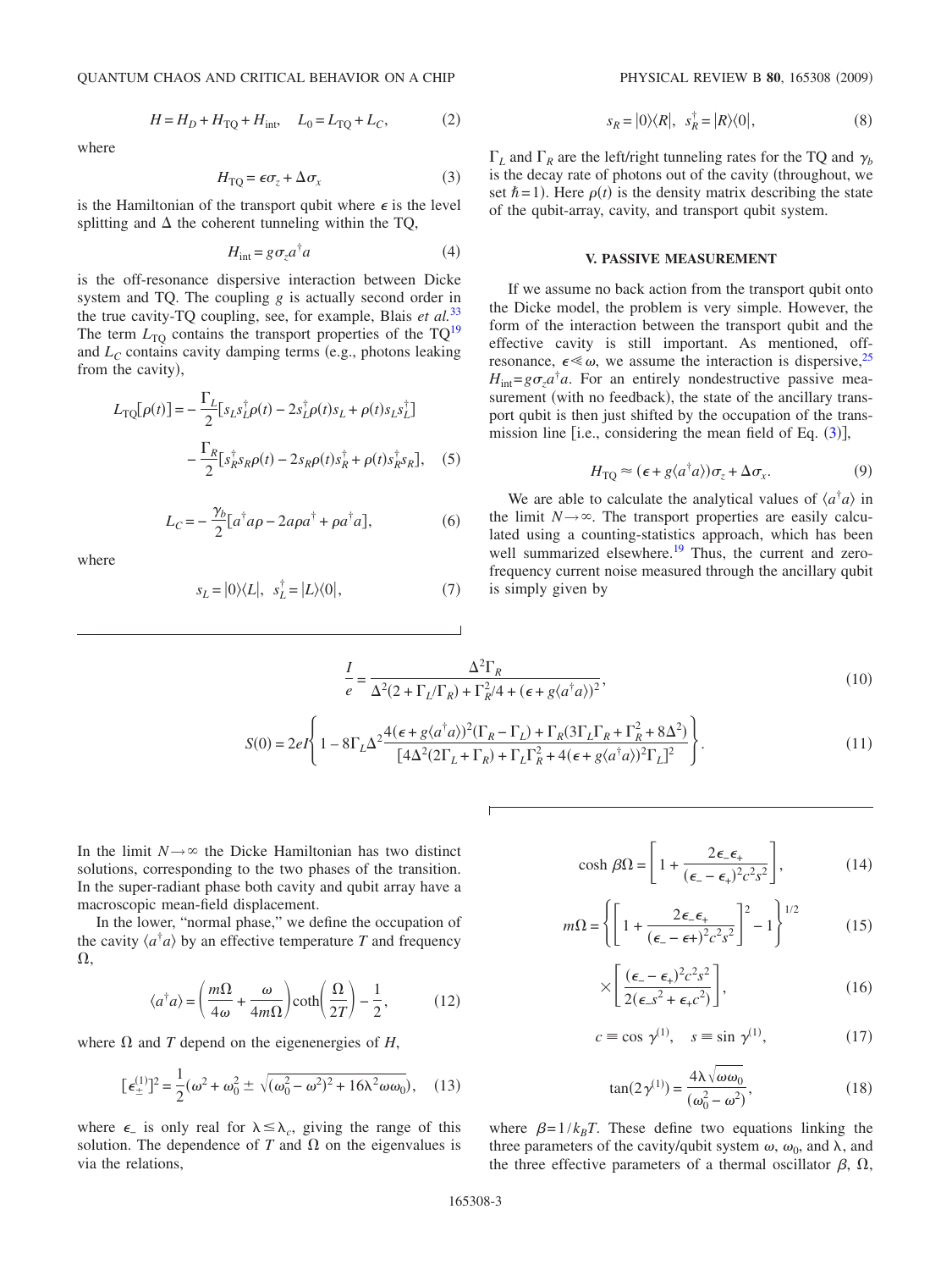and *m*. By setting one energy scale of the original system such that  $\omega=1$  and that of the thermal oscillator such that  $m=1$ , we can uniquely define the correspondence between the two systems. We use the relations,

$$
\cosh(\beta \Omega) = 1 + 2\epsilon_{-} \epsilon_{+} / D, \qquad (19)
$$

$$
D \equiv [sc(\epsilon_- - \epsilon_+)]^2, \tag{20}
$$

$$
2\Omega/\sinh(\beta\Omega) = D/(\epsilon_{-}s^{2} + \epsilon_{+}c^{2}),
$$
 (21)

$$
\Omega \sinh(\beta \Omega) = \frac{2\epsilon_{-}\epsilon_{+}(1 + \epsilon_{-}\epsilon_{+}/D)}{(\epsilon_{-}s^{2} + \epsilon_{+}c^{2})},
$$
\n(22)

$$
\coth(\beta\Omega/2) = [\cosh(\beta\Omega) + 1]/\sinh(\beta\omega)
$$
 (23)

to obtain

$$
\langle a^{\dagger} a \rangle = \frac{(\epsilon_{-} s^2 + \epsilon_{+} c^2)}{4} \bigg( \frac{m}{\omega} + \frac{\omega}{m \epsilon_{-} \epsilon_{+}} \bigg). \tag{24}
$$

Thus, in this passive measurement regime, in the large *N* limit, the occupation of the bosonic mode (which is an order parameter of the phase transition) diverges as  $\epsilon$ - $\rightarrow$ 0 when  $\lambda \rightarrow \lambda_c$ . In the next section we discuss the effect of this on the current measurement.

## <span id="page-3-0"></span>**VI. POWER-LAW SCALING IN TRANSPORT PROPERTIES**

#### **A. Results**

We plot the current and current noise in Figs. [2](#page-3-1) and [4.](#page-5-1) We immediately see that, at the critical point  $\lambda_c$ , the large occupation of the cavity mode (which is proportional to the number of qubits *N*) acts to blockade the current flow (by "pushing apart" the internal energy levels of the transport qubit). Similarly, the zero-frequency noise becomes strictly Poissonian at the critical point. This is a consequence of the slow current and charge-dominated dynamics. Thus, both the current and current noise are operating as *signatures, or order parameters, of the phase transition*, because of their direct dependence on  $\langle a^{\dagger} a \rangle$ .

As mentioned earlier, in previous work $8.9$  $8.9$  the phase transition was studied as a function of multiqubit-oscillator coupling  $\lambda$ . However, the transition can also be observed for a given constant  $\lambda$ , by tuning the energy level of the qubits  $\omega_0$ . This is a more realistic approach with superconducting qubits as a possible realization. Qualitatively, the properties of the transition are the same. For instance, for  $\lambda = 0.1 \omega$  the transition occurs when  $\omega_{0,c} \rightarrow 0.04\omega$ . The subradiant phase occurs for  $\omega_0 > \omega_{0,c}$  while the super-radiant phase appears when  $\omega_0 < \omega_{0,c}$ , both of which are experimentally accessible regimes. However, because the interaction is off-resonance, the convergence to the correct scaling behavior requires much larger *N*.

### **B. Scaling with the number (***N***) of qubits**

To observe power-law scaling with *N*, we must look at the derivative of both the current and current noise with respect

<span id="page-3-1"></span>

FIG. 2. (Color online) (a) The current *I*/*e* versus multiqubitoscillator coupling  $\lambda$  through the transport qubit for  $\Delta = 0.1$ ,  $\Gamma_L$  $=\Gamma_R=0.1$ ,  $\epsilon=0$ ,  $\omega=\omega_0=1$ , and  $g=0.1$  for  $N=4,8,16,20,24,\infty$ . (b) The derivative of the current through the transport qubit for the same parameter set versus  $\lambda$ . (c) and (d) show one particular data curve  $(N=4, \gamma_b=0.1)$  for the bosonic occupancy  $\langle a^{\dagger} a \rangle$  and the current *I*/*e* for the three different approximations; zero back action (ground state of the pure Dicke model), master equation with cavity damping, and master equation with cavity damping and transport qubit feedback.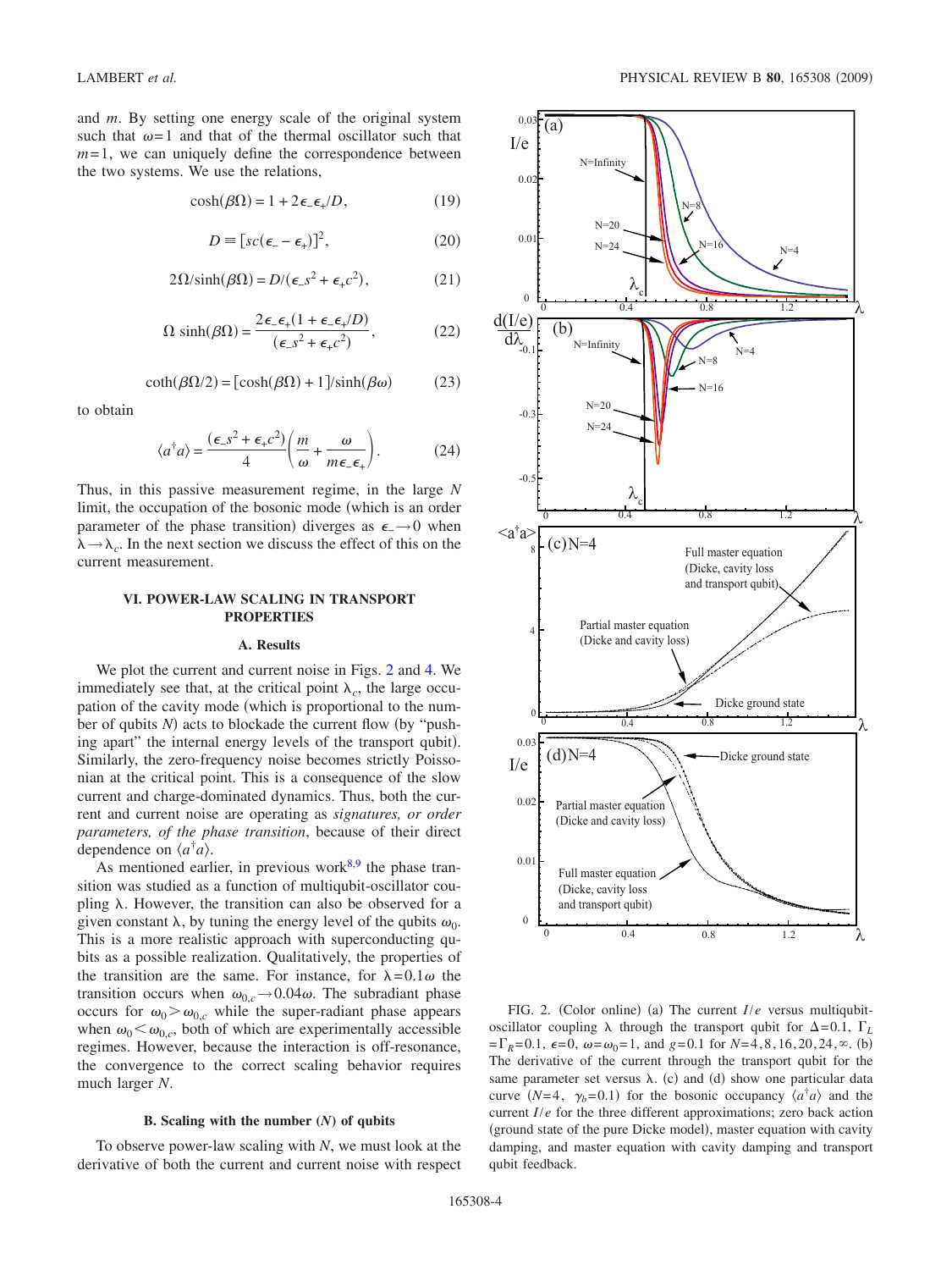<span id="page-4-2"></span>

FIG. 3. (a) shows the scaling with  $N$  and scaling exponent of the position  $(\lambda_m)$  of the minimum of the current derivative:  $(\lambda_m - \lambda_c)$  $\propto N^{-0.68\pm0.05}$ . (b) shows the scaling of the value of the current at this minimum point to be  $\left(\frac{d(I/e)}{d\lambda}\right)_m \propto (0.81 \pm 0.05) \log_2 N$ . The parameters used here are  $\Delta = 0.1$ ,  $\Gamma_L = \Gamma_R = 0.1$ ,  $\epsilon = 0$ ,  $\omega = \omega_0 = 1$ , and  $g = 0.1$  with data taken at *N*=4,8,16,20,24,40,60.

to the Dicke multiqubit-oscillator coupling  $\lambda$ . The minimum value of these derivatives will act as a signature of "precursor behavior" and from them we can extract the power-law dependence. In Fig.  $2(b)$  $2(b)$  we show the derivative of the current and in Fig.  $3(a)$  $3(a)$  we see that the position of the minimum of the current derivative scales as a power law in *N* via

$$
(\lambda_m - \lambda_c) \propto N^{-0.68 \pm 0.05}.
$$
 (25)

This matches a previous result for the scaling of the entanglement entropy.<sup>7</sup> Similarly the value of the current at this minimum point scales logarithmically as

$$
\frac{d(I/e)}{d\lambda}{}_{m} \propto (0.81 \pm 0.05) \log_2 N,\tag{26}
$$

as shown in Fig.  $3(b)$  $3(b)$ . The value of the current derivative obeys similar scaling laws.

Vidal and Dusuel $31$  studied the scaling, in *N*, at the critical point  $\lambda_c$  of several properties of the Dicke model. They predicted a scaling exponent for  $1/\langle a^{\dagger} a \rangle^2$  of  $\alpha = 2/3$ . These exponents are different from those we observe here, as they describe behavior of quantities measured exactly at  $\lambda_c$ . To extract the same exponents from our numerics would require very large values of *N*. However a recent numerical study by Chen *et al.*[34](#page-6-23) describes a scheme where such exponents can be calculated efficiently for large  $N$  and confirmed<sup>31</sup> the correct exponents for some of these quantities. Their results emphasizes the point that the true scaling exponents are only visible for very large *N*, which may be difficult to reach for some experimental realizations.

## **VII. BACK ACTION AND CAVITY LOSS**

<span id="page-4-0"></span>To take into account both the back action of the transport qubit and the loss of photons from the cavity due to coupling to the environment, we must solve the entire master equation numerically. This is a nontrivial task, even with state-of-theart numerics and requires careful use of sparse-matrix techniques to increase efficiency.

Dimer *et al.*<sup>[24](#page-6-12)</sup> investigated the thermodynamic limit of the Dicke model including losses from the bosonic cavity. They found that the critical point was shifted from its normal position as a function of the cavity loss  $\gamma_b$ . In Figs. [2](#page-3-1)(c) and  $2(d)$  $2(d)$  we do the same for the finite- $N$  case, comparing the three possible regimes: zero back action and no cavity loss, zero back action with cavity loss, and a full treatment of cavity loss and back action.

In Fig.  $2(c)$  $2(c)$  we see that around the critical point the occupancy of the bosonic cavity is almost exactly the same for both master-equation treatments but differs slightly from the ground-state Dicke case. Furthermore the strong-coupling limit for the full master-equation treatment saturates because of the bosonic Hilbert-space cutoff needed in solving this complex problem. Furthermore, in Fig.  $2(d)$  $2(d)$  we see that the full treatment of the combined transport qubit/Dicke model shows a reduced current profile compared to the two situations with zero back action. This is also the case for other values of *N*.

However the coupling to the qubit, and the loss of energy from the cavity, has less obvious effects on the properties of the phase transition itself. In particular, the parity,

$$
\Pi = \exp[i\pi(a^\dagger a + J_z + j)]\tag{27}
$$

is no longer conserved and the steady state will contain components of both the ground state and excited states of  $H_D$ . Because of this, and the restrictions on the number of spins we can efficiently model, it is not possible to extract exponents from this data. However, we expect the large-*N* limit to still exhibit features of the phase transition, as predicted by Dimer *et al.*<sup>[24](#page-6-12)</sup>

## **VIII. SIGNATURES OF QUANTUM CHAOS**

<span id="page-4-1"></span>Quantum chaos is a characteristic of nonintegrable quantum systems. Emary and Brandes $9$  extensively studied the (closed) Dicke model and its chaotic properties. In the finite-*N* regime they showed that the eigenvalue spectrum of the Dicke model fitted that of the Wigner–Dyson distribution $35$  when the qubit-boson coupling was around the critical point  $\lambda \approx \lambda_c$ . Thus, the chaotic behavior is understood to be a "precursor" of the phase transition, driven by the parity conservation at the critical point.

Here we extend their work by identifying similar distributions in the eigenvalues,

$$
\chi_i = i(E_i^L) + \nu_i \tag{28}
$$

of the *Liouvillian L* which include imaginary components  $i(E_i^L)$  from  $H_D$ , as well as real components  $v_i$  from the cavity-loss terms. Here we ignore the back-action and electron-transport terms and focus on the effect of cavity damping on the level statistics.

For the pure-state case (no cavity losses), the von Neumann equation of motion,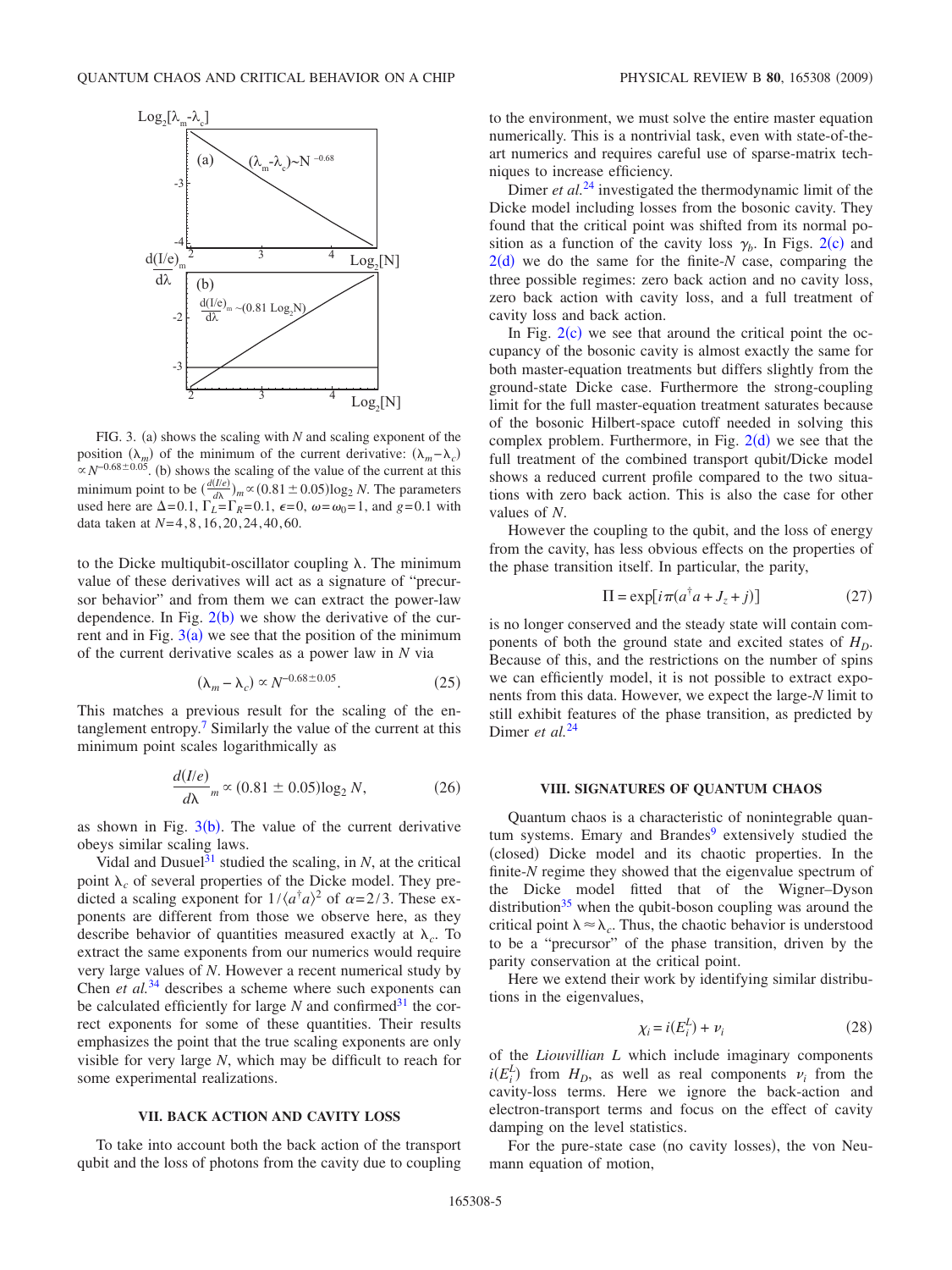<span id="page-5-1"></span>

FIG. 4. (Color online) (a) The current noise  $F(0) = S(0)/2eI$  versus multiqubit-oscillator coupling  $\lambda$  for  $\Delta = 0.1$ ,  $\Gamma_L = \Gamma_R = 0.01$ ,  $\epsilon = 0$ ,  $\omega = \omega_0 = 1$ , *g*=0.1, and for *N*=4,8,16,20,24, $\infty$ . (b) The derivative *dF*<sub>0</sub><sup>-</sup> versus *s*). The neak scales as a nower law of *N*-similar to the *d* versus  $\lambda$ . The peak scales as a power law of *N*, similar to the minimum of the current derivative.

$$
\frac{\rho(t)}{dt} = -i[H, \rho(t)]\tag{29}
$$

can be written as a set of  $N_H^2$  coupled equations of the matrix elements of  $\rho$ , where  $N_H$  is the dimension of the Hilbert space for the system described by the Hamiltonian *H*. If *H* has  $N_H$  eigenvalues  $E_k$ ,  $k=1,\ldots,N_H$ , and we take matrix elements according to the eigenbasis of *H*, then we can write these linear equations as a diagonal matrix with  $N_H^2$  imaginary eigenvalues

$$
E_{i=j\times k}^{L} = \sum_{k,j=1}^{N_H} (E_k - E_j).
$$
 (30)

Every possible energy gap (not just nearest neighbor) in the spectrum of *H* has an eigenvalue in *L*.

In Figs. [5](#page-5-2) we show the positive branch of the imaginary components of the eigenvalues of *L* for  $N=6$  and  $\lambda = \lambda_c$ , after removal of the  $N_H$  zeros, i.e., the stationary states and the probability distributions of these components. Even though it is not possible to unfold this spectrum, and all possible level spacings are present, we see some characteristics of the "picket-fence" distribution<sup>36</sup> of the Rabi Hamiltonian and the universal Wigner–Dyson distribution[.35](#page-6-24)

We point out that the eigenvalues of this matrix, which is a particular representation of the superoperator *L*, determine many of the higher-order transport properties, like the frequency-dependent noise. This is also seen in scattering theory,  $37$  where there much work has been done on applying random matrix theory to transport problems. However, so far

<span id="page-5-2"></span>

FIG. 5. (Color online) The inset shows an example of the positive imaginary components of the eigenvalues  $(E_i^L)$  of the Liouvillian for the damped Dicke model and the main figure shows their probability distribution  $P(E_i^L)$ , normalized to the maximum energy gap  $S_{\text{max}}$ , for  $N=6$ ,  $\lambda = \lambda_c$ , and  $\gamma_b=0.1$ . While this contains every possible eigenvalue separation of the Hamiltonian (up to numerical bosonic cutoff), and has not been unfolded to remove secular variations, level repulsion is still visible.

the application of random matrix theory to master equations<sup>38</sup> has been limited in scope. We hope our results will motivate readers to pursue further future studies beyond these preliminary explorations.

# <span id="page-5-0"></span>**IX. FROM CIRCUIT QED TO THE DICKE MODEL**

Al-Saidi and Stroud<sup>39</sup> have studied a realization of the Dicke model using Josephson junctions coupled to an electromagnetic cavity. Operating in the regime "between" charge and flux qubits they showed that, given the right parameters, the higher-lying levels of each junction can be neglected. In the same way, it is possible to derive the Dicke Hamiltonian, Eq.  $(1)$  $(1)$  $(1)$ , from the Hamiltonian describing superconducting qubits interacting with a cavity. The proposal and realization of cavity QED (Refs. 10-[16](#page-6-10)) in a circuit was an important development for quantum optics and condensed matter, and thus the observation of strong many-body effects in these systems is a natural extension of previous work.

Alternatively, a large number of qubits, in the form of two-level atoms in an atom chip, coupled to a transmission line, was recently proposed as a way to realize the large-*N* Dicke model. $22$  Finally we point out a recent proposal by Mariantoni *et al.*<sup>[17](#page-6-29)[,18](#page-6-6)</sup> on coupling two resonators together via an intermediatory qubit. Such a scheme could be used to realize, experimentally, the low-coupling (normal phase) region of the Dicke model in the thermodynamic  $(N \rightarrow \infty)$ limit. It may also be possible to introduce more complex interactions between the two resonators, to realize other models from catastrophe theory.<sup>40</sup>